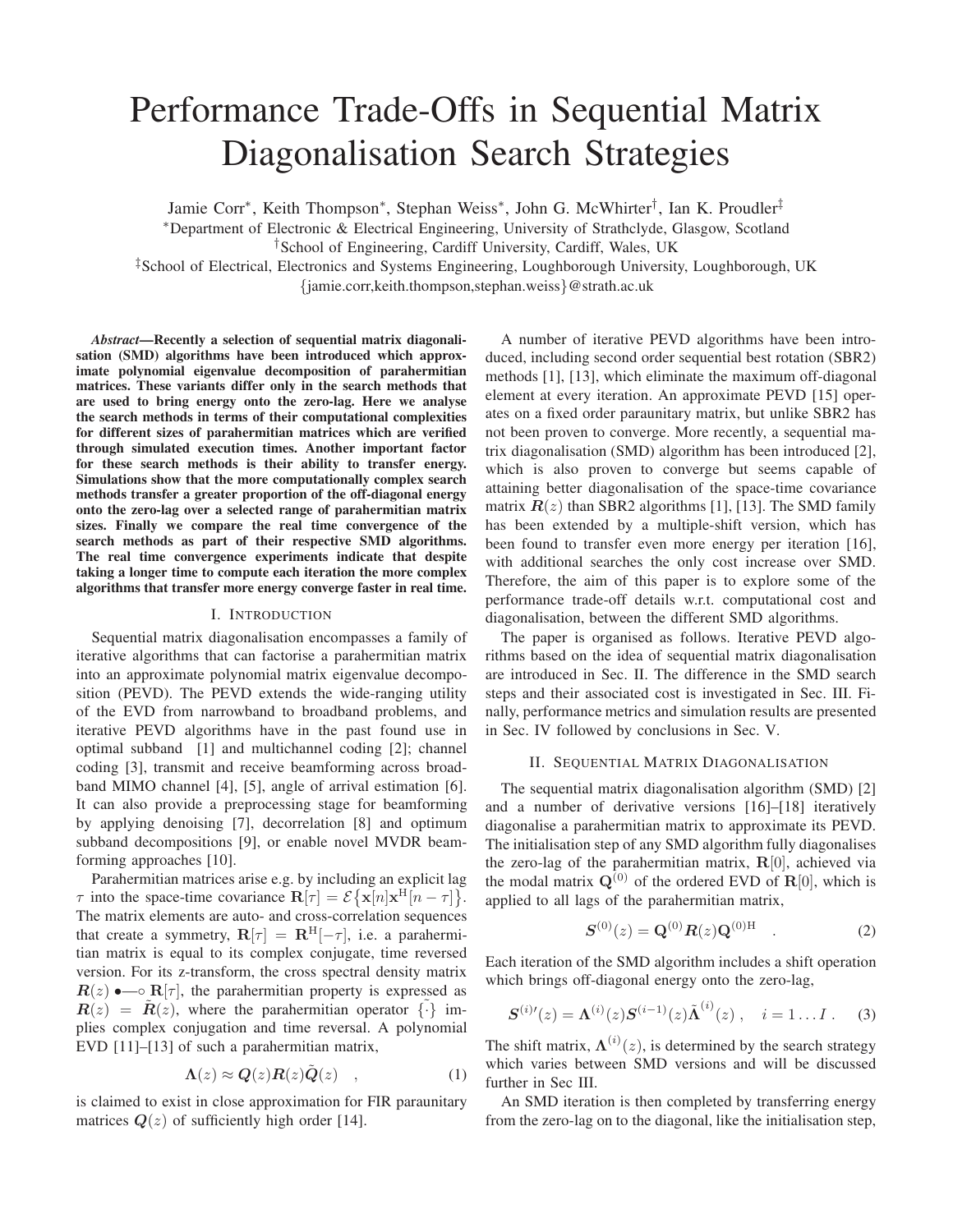this consists of applying the EVD modal matrix to the entire parahermitian matrix,

$$
S^{(i)}(z) = \mathbf{Q}^{(i)} S^{(i)\prime}(z) \mathbf{Q}^{(i)H} \quad . \tag{4}
$$

This diagonalises [2], [16]–[18] the zero-lag matrix  $S^{(i)}[0]$ .

The SMD algorithms repeat steps  $(3)$  &  $(4)$  for either a set number of iterations or until some threshold based on the entries of the parahermitian matrix is reached (e.g. max off-diagonal element). Thus after a total of  $I$  iterations, the paraunitary matrix which approximately diagonalises  $R(z)$ is obtained by the product of the matrices produced by the initialisation and steps  $(3)$  &  $(4)$  from each iteration i.e.

$$
\hat{\mathbf{Q}}(z) = \mathbf{G}^{(I)}(z) \dots \mathbf{G}^{(1)}(z) \mathbf{G}^{(0)}(z) \quad , \tag{5}
$$

where each  $G^{(i)}(z)$  is constructed from the delay and energy transfer matrices from the ith step i.e.

$$
\mathbf{G}^{(i)}(z) = \mathbf{Q}^{(i)} \mathbf{\Lambda}^{(i)}(z) \quad . \tag{6}
$$

This approximates a PEVD with

$$
\mathbf{S}^{(I)}(z) = \hat{\mathbf{Q}}(z)\mathbf{R}(z)\tilde{\hat{\mathbf{Q}}}(z) \quad . \tag{7}
$$

Convergence proofs for the various SMD algorithms show that for a sufficiently high *I*, the off-diagonal energy in  $S^{(I)}(z)$  can be reduced to an arbitrarily low bound. Spectral majorisation of  $S^{(I)}(z)$  cannot be guaranteed, but is encouraged through appropriate ordering in step (4).

## III. SEARCH METHODS

This section discusses how SMD algorithms identify the elements to be transferred in the first SMD step outlined in Sec. II. We mainly consider the order  $\mathcal{O}(\cdot)$  of the computational complexity in terms of multiply-accumulate operations, which depends on the matrix dimension  $M$  and the lag dimension  $L$ , whereby it must be noted that  $L$  grows with every iteration [2], [13] and the extent of the growth varies with both algorithm and input parahermitian matrix  $R(z)$  [19].

# *A. Column Norm / SMD-Algorithm*

The original SMD algorithm  $[2]$  in its *i*th iteration inspects the vectors  $\hat{\mathbf{s}}_k^{(i-1)}[\tau]$ , which are the columns of  $\mathbf{S}^{(i-1)}[\tau]$  but modified by removing its on-diagonal elements. The set

$$
\{k^{(i)}, \tau^{(i)}\} = \arg \max_{k, \tau} \|\hat{\mathbf{s}}_k^{(i-1)}[\tau]\|_2 , \quad i = 1 \dots I , \quad (8)
$$

identifies the vector  $\hat{\mathbf{s}}_k^{(i-1)}[\tau]$  with maximum norm, which is transferred onto the zero-lag matrix and subsequently eliminated. A total of ML column norms of the parahermitian matrix have to be calculated. Each norm requires a squaring of elements, but the square root operation can be omitted as only a comparison of norms but no explicit values are required. Thus, with each column vector having length  $M$ , the norm computation is  $\mathcal{O}(M^2L)$  followed by a search over  $\mathcal{O}(ML)$ elements.

TABLE I COST COMPARS ION OF SMD SEARCH METHODS.

| method          | norm calc.          | comparisons         | total               |
|-----------------|---------------------|---------------------|---------------------|
| <b>SMD</b>      | $\mathcal{O}(M^2L)$ | $\mathcal{O}(ML)$   | $\mathcal{O}(M^2L)$ |
| ME-SMD          | $\mathcal{O}(0)$    | $\mathcal{O}(M^2L)$ | $\mathcal{O}(M^2L)$ |
| <b>MSME-SMD</b> | $\mathcal{O}(0)$    | $\mathcal{O}(M^3L)$ | $\mathcal{O}(M^3L)$ |

## *B. Maximum Element / ME-SMD Algorithm*

Introduced as a simplification to the SMD search in Sec. III-A, the maximum-element SMD (ME-SMD) algorithm [2] replaces the  $l_2$  norm in (8) by the  $l_{\infty}$  norm. Thus in each iteration, the maximum element can be identified without any explicit norm calculation but requires a search over an enlarged set of  $\mathcal{O}(M^2L)$  elements. The energy that is transferred in a single step by ME-SMD is always smaller or equal to that eliminated by the original SMD version, but the algorithm was designed with the expectation of a lower computational complexity.

# *C. Multiple Shift Maximum Element / MSME-SMD Algorithm*

The multiple shift maximum element (MSME) search method, used in the MSME-SMD algorithm [16], initiates every iteration by scanning the entire parahermitian matrix for its maximum off-diagonal element similar to ME-SMD, employing the  $l_{\infty}$  instead of the  $l_2$  norm in (8). However, MSME-SMD does not transfer just one-column into the zero-lag, but will perform a total of  $(M - 1)$  column shifts to increase the energy transfer in the second step of each iteration. This is achieved by  $(M-1)$  searches over increasingly limited search spaces such that previously identified and shifted maxima are not undone by later shifts [16].

This approach requires no norm evaluations but the complexity of the search is  $\mathcal{O}(M^3L)$  because each iteration involves searching  $M^2L$  elements a total of  $M-1$  times, for asymptotic analysis  $M-1$  is simplified to M. An overall cost comparison of the three search methods is provided in Tab. I, with a total search cost order provided on the basis that one comparison for the maximum search is about as expensive as one multiply-accumulate operation.

#### IV. RESULTS

## *A. Simulation Set-Up and Performance Metrics*

To assess the proposed search algorithms, we consider an ensemble of  $10^3$  random  $M \times M$  parahermitian matrices  $\mathbf{R}(z)$ of order  $2L-1$ , for  $M = 2, 4, \ldots, 20, \& L = 50, 100, \ldots, 500.$ Each instance of  $R(z)$  is generated as  $R(z) = A(z)A(z)$ , where  $A(z) \in \mathbb{C}^{M \times M}$  is a random polynomial matrix of order L with independent and identically distributed zero mean and unit variance complex Gaussian entries.

Execution time is used to measure the computational complexity of the search methods in Matlab 2014a with the following system specification: Ubuntu 14.04 on a Dell Precision T3610 with Intel <sup>R</sup> Xeon <sup>R</sup> E5-1607V2 3.00 GHz x 4 cores and 8 GB RAM.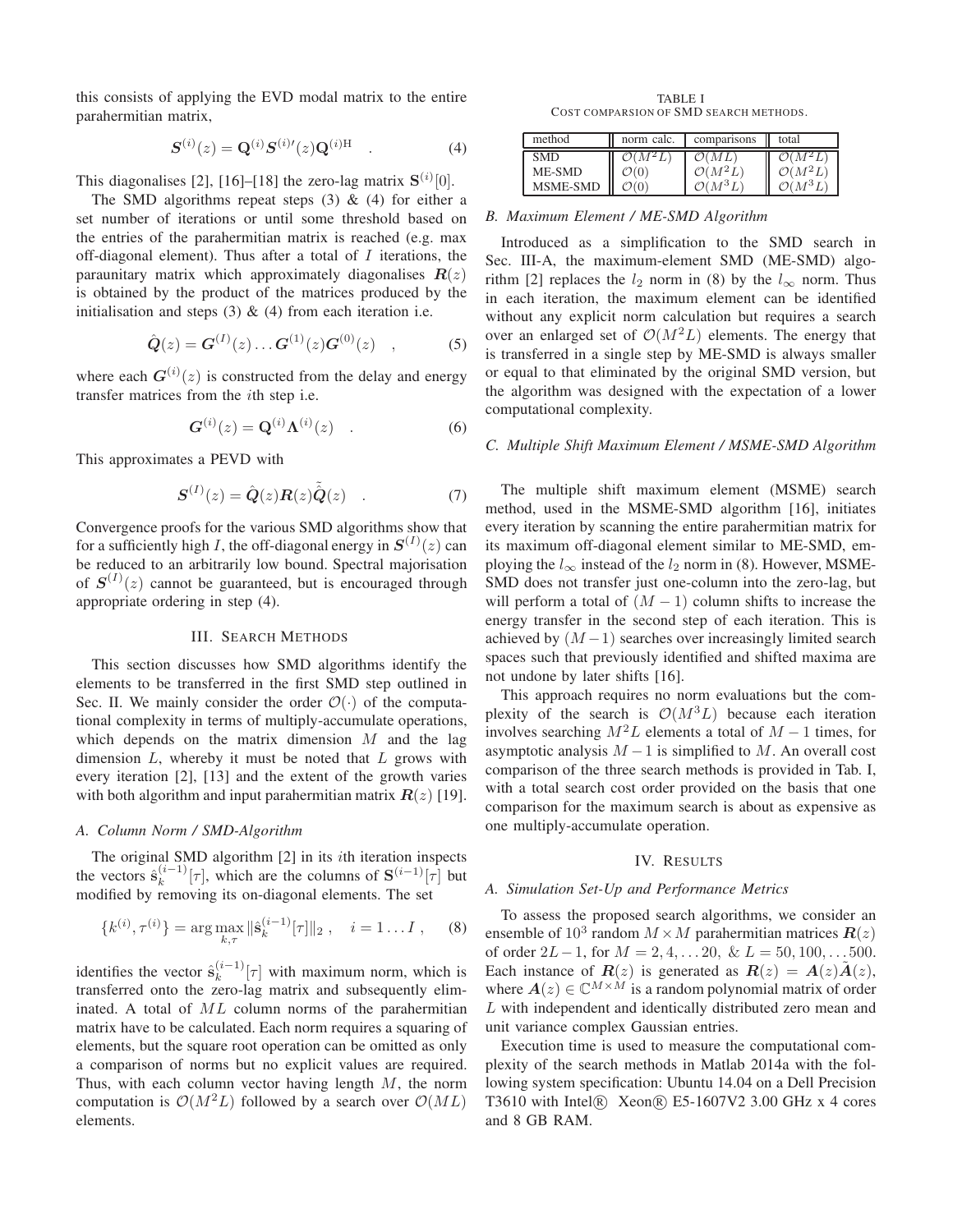In addition to execution time we have also investigated the proportion of the off-diagonal energy that is brought onto the zero-lag by each of these search algorithms for the same ensemble but  $M$  is restricted to 4, 10  $\&$  20. The proportion of shifted energy,  $E_{\text{shift}}^{(m,l)}$ , is averaged over the ensemble and calculated as

$$
E_{\text{shift}}^{(m,l)} = \frac{\sum_{k=1}^{M} \|\hat{\mathbf{s}}_k^{(m,l)'}[0]\|_2^2}{\sum_{\tau} \sum_{k=1}^{M} \|\hat{\mathbf{s}}_k^{(m,l)}[\tau]\|_2^2}, \qquad (9)
$$

where  $\hat{\mathbf{s}}_k^{(m,l)}$  $\binom{m,t}{k}$  [ $\tau$ ] is the modified column vector from (8). The numerator in (9) is the the off-diagonal energy brought onto the zero-lag and the denominator is the off-diagonal energy in the entire parahermitian matrix. The algorithm that shifts most energy onto the zero-lag consequently produces the highest  $E_{\mathrm{shift}}^{(m,l)}$ .

The final test measures diagonalisation, the remaining normalised off-diagonal energy after  $i$  iterations,

$$
E_{\text{norm}}^{(i)} = \frac{\sum_{\tau} \sum_{k=1}^{M} ||\hat{\mathbf{s}}_k^{(i)}[\tau]||_2^2}{\sum_{\tau} ||\mathbf{R}[\tau]||_F^2} \quad , \tag{10}
$$

where  $\mathbf{R}[\tau]$  is the initial parahermitian matrix and  $\|\cdot\|_F$  the Frobenius norm. Unlike  $E_{\text{shift}}^{(m,l)}$ , the value for  $E_{\text{norm}}^{(i)}$  should ideally be minimised. The matrix dimension  $M$  is restricted as above and the initial  $L$  is 6.

# *B. Real Time Complexity*

The  $\mathcal{O}(\cdot)$  notation essentially only shows the shape of the time complexity of these search methods. It is also good to show the real time complexity as there could be hidden constants that dramatically affect real time performance [20], and it is difficult to relate the complexity order for MAC operations required for norm calculations with comparisons required for the maximum search.

The real time complexity for the column norm search is given in Fig. 1; this agrees with the complexity analysis of  $\mathcal{O}(M^2L)$  with the linear increase with L and shallow but polynomial increase with  $M$ . Although thought of as low cost, the real time performance of the maximum element search in Fig. 2 is very similar to that of the column norm approach both with the trends shown with matrix dimensions and the real time performance. Fig. 3 shows the the real time performance of the MSME search. The linear increase with number of lags and quite a steep polynomial increase with the matrix dimension agrees with the complexity analysis of  $\mathcal{O}(M^3L)$ . Comparing Figs. 1, 2  $\&$  3 it is clear to see that the MSME search is significantly slower for larger matrix sizes than the other two.

# *C. Energy Transfer*

Another important metric for these search algorithms is the amount of energy they bring onto the zero-lag at each iteration. This section will investigate how this varies with matrix dimensions for the various search methods.

The energy transfer for the column norm, maximum element and MSME methods are shown in Fig. 4. The most striking



Fig. 1. Column Norm search time for varying matrix size.



Fig. 2. Maximum Element search time for varying matrix size.



Fig. 3. MSME search time for varying matrix size.